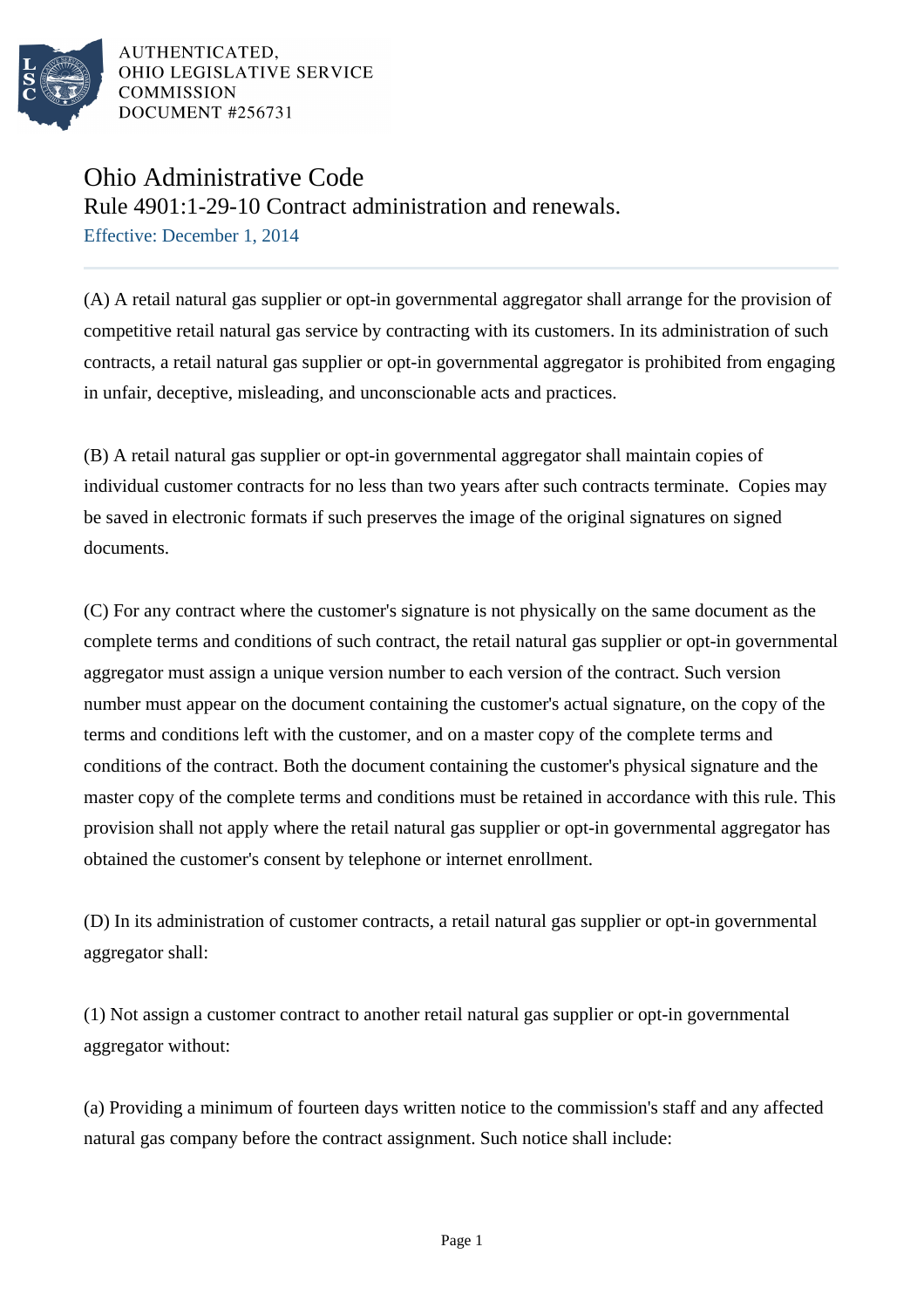

(i) The name of the retail natural gas supplier or opt-in governmental aggregator to whom the contract(s) will be assigned.

(ii) The type of contract(s) to be assigned (e.g., residential, small commercial).

(iii) The number of contracts to be assigned.

(iv) The incumbent natural gas company involved.

(v) The date of the assignment.

(vi) A copy of the customer notification.

(b) Providing prior written notice to the customer.

(2) When assigned a contract previously administered by another retail natural gas supplier or opt-in governmental aggregator, comply with all terms and conditions in effect for the contract before the assignment occurred.

(3) Comply in a timely manner with all valid notices from customers to cancel or terminate the contract as provided for by the contract and by this chapter.

(4) Assign a number to each version of its standard contract form (including changes in contract price), retain such forms for no less than two years, and provide copies to staff within three business days of request.

(E) A customer shall have the right to rescind his/her contracts, within seven business days following the postmark date on the natural gas company's confirmation notice:

(1) By calling the incumbent natural gas company at the designated toll-free or local telephone number.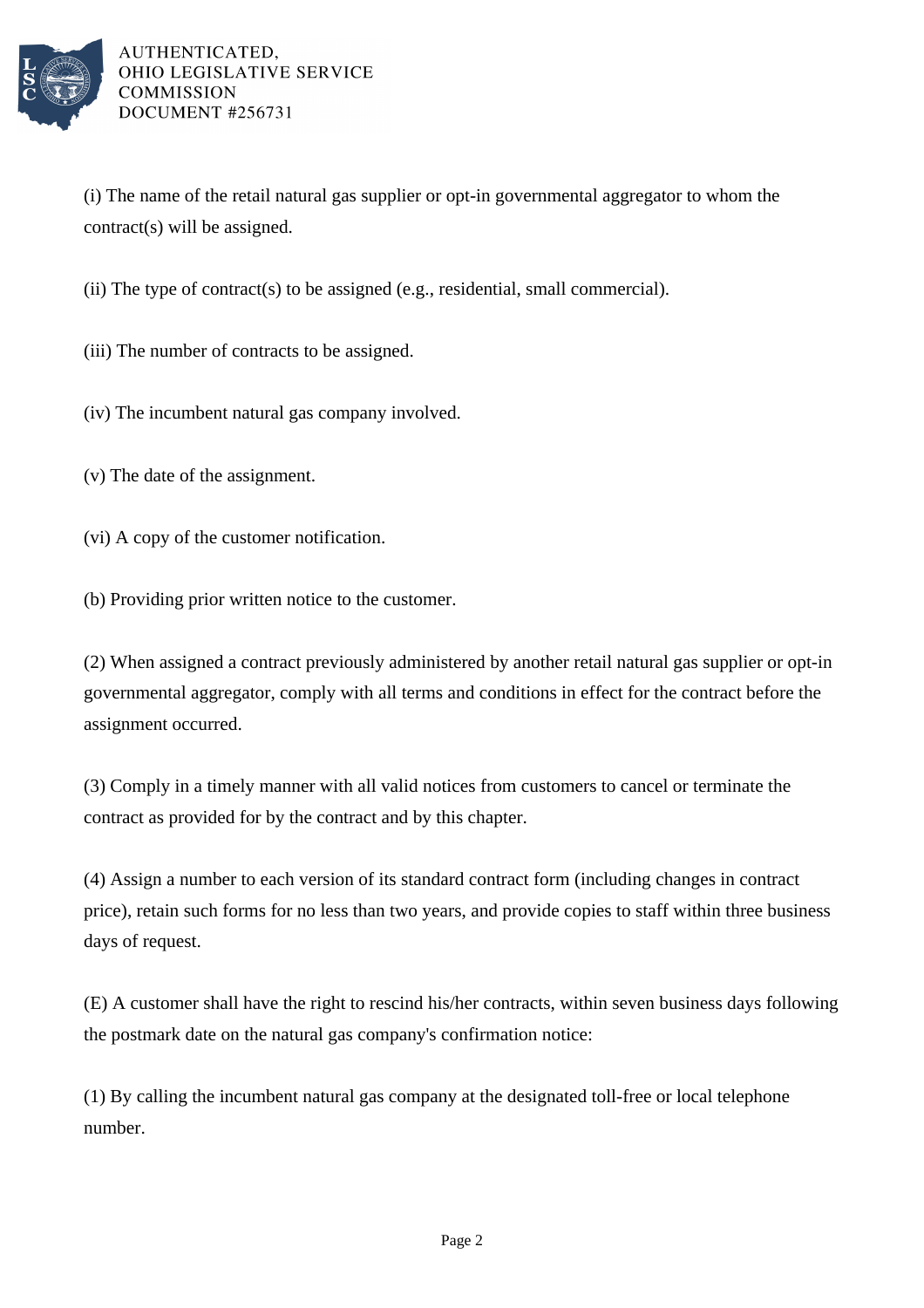

(2) By written notice to the incumbent natural gas company which is effective as of the date of the postmark.

(F) The retail natural gas supplier or opt-in government aggregator shall furnish written notice to residential and small commercial customers of pending contract expiration between forty-five and ninety calendar days before the contract expires. Such notice shall be made by separate mailing (envelope or postcard), or by conspicuously placed bill message or bill insert. The front cover of such mailing shall contain the following statement: "Important notice regarding your natural gas service contract's expiration." This notice may be combined with a renewal notice. This paragraph does not apply to the expiration of contract periods of one month or less. If the contract does not contain an automatic renewal clause, the notice shall include a statement explaining the service to which the customer will default.

(G) Contract renewals.

(1) The provisions of this paragraph apply to all residential and small commercial contracts that contain automatic renewal clauses, except those which renew on a month-to-month basis.

(2) For contracts that contain an early termination or cancellation option with no fee for early termination or cancellation, upon renewal, the retail natural gas supplier or opt-in governmental aggregator shall, in a separate notice, notify customers of such expiration at least forty-five calendar days, but not more than ninety calendar days, in advance of the contract expiration date. Such notice shall accurately describe or highlight any changes and state that the customer contract will renew at the specified rate unless the customer affirmatively cancels the contract. Such notices must clearly and accurately describe the manner in which the customer may cancel the contract and the time during which the customer must act to cancel the contract.

(a) The notice shall be made by separate mailing (envelope or postcard), the front cover of which shall state: "Important notice regarding your electric service contract."

(b) The notice shall, at a minimum, state any renewal period and how the customer may terminate, renew, and/or extend the contract.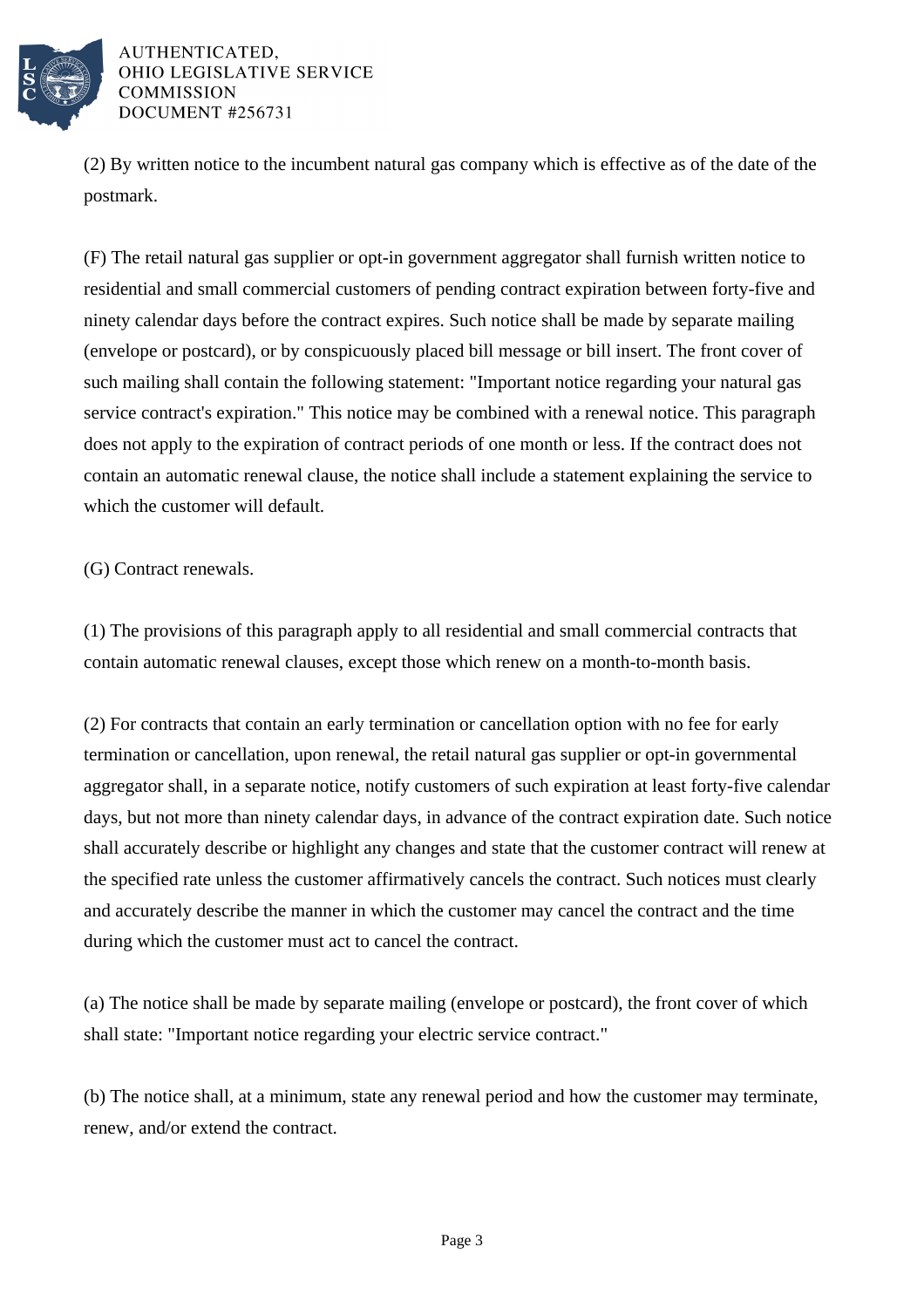

(c) The renewal period for contracts with renewal provisions shall not exceed the initial contract period.

(3) For contract renewals that contain an early termination or cancellation option with a fee of twenty-five dollars or less for early termination or cancellation, upon renewal, the retail natural gas supplier or opt-in governmental aggregator shall provide the customer with two separate notices that accurately describe or highlight any changes and state that the customer contract will renew at the specified rate unless the customer affirmatively cancels the contract. Such notices must clearly and accurately describe in understandable language the manner in which the customer may cancel the contract and the time during which the customer must act to cancel the contract. The first notice shall be in writing in accordance with the requirements of this rule and shall be provided at least forty-five calendar days, but no more than ninety calendar days in advance of the contract expiration date. The second notice may be in writing in accordance with paragraphs  $(G)(2)(a)$  to  $(G)(2)(c)$  of this rule, by telephone, by a notice on the customer's monthly bill, or by electronic mail. The second notice shall be provided at least thirty-five calendar days in advance of the contract expiration and must contain the rate at which the customer contract will renew, or in the case of a variable rate, the applicable formula.

(a) In the event that the competitive retail natural gas supplier or opt-in governmental aggregator provides the second notice by telephone, the retail natural gas supplier or opt-in governmental aggregator must confirm that the customer of record is on the line, clearly explain both the new contract price and the manner in which the customer may cancel the contract, record the entire conversation, and retain such recording in a manner consistent with rule 4901:1-29-06 of the Administrative Code.

(b) In the event that the retail natural gas supplier or opt-in governmental aggregator provides the second notice on the customer's monthly bill, such notice must be in a different color, highlighted, or otherwise differentiated from the remainder of the bill.

(c) In the event that the retail natural gas supplier or opt-in governmental aggregator provides the second notice by electronic mail, the notice must:

(i) State "Important notice regarding your electric service contract" in the subject area of the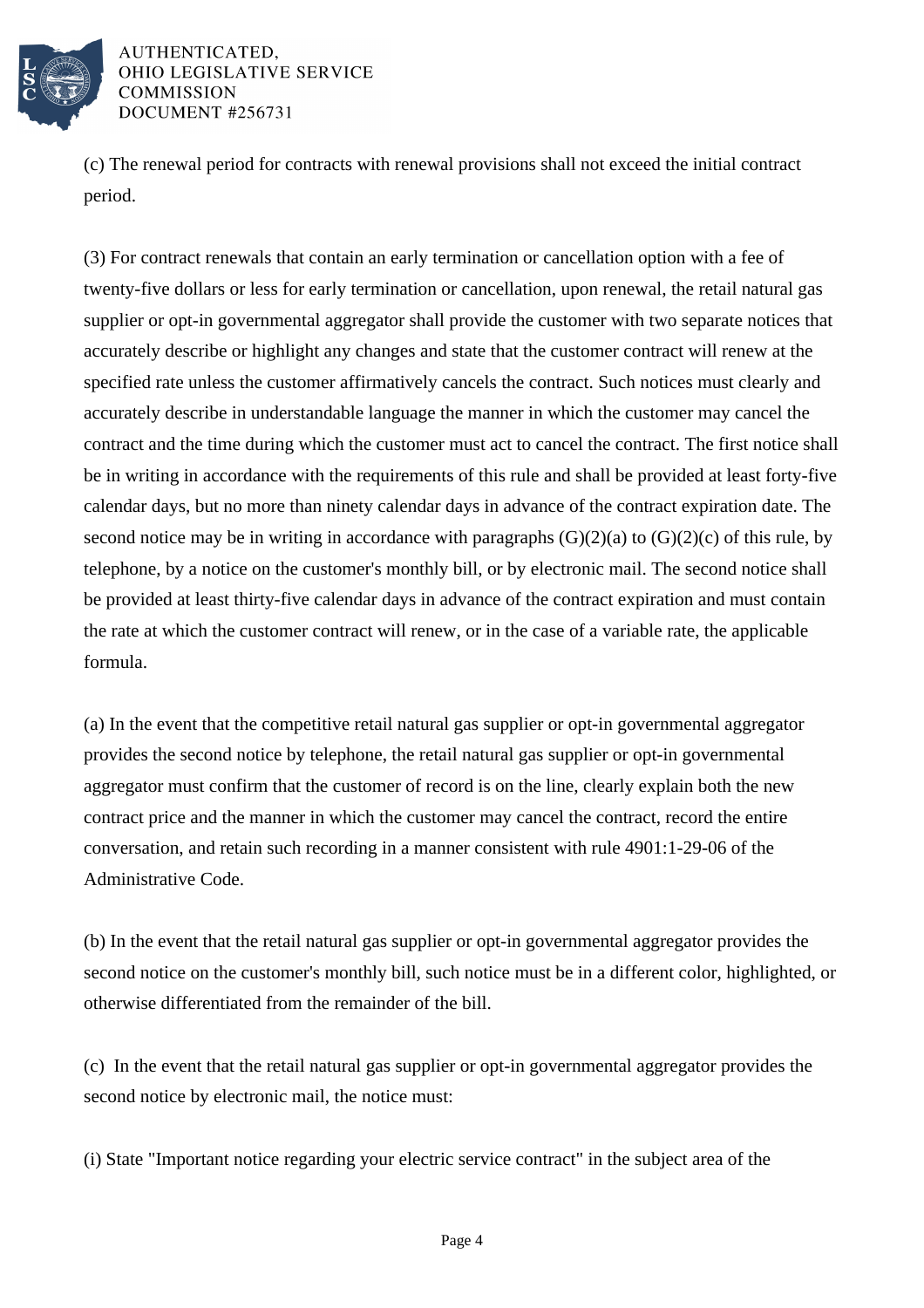

message.

(ii) Be from an electronic mail address that is readily identifiable as the retail natural gas supplier or opt-in governmental aggregator.

(iii) Include a receipt returned to the sender which confirms that the addressee has opened the document.

(d) This paragraph shall not apply to contract renewals which renew on a month-to-month basis.

(4) For contract renewals that contain an early termination or cancellation option with a fee greater than twenty-five dollars for early termination or cancellation or which contain no option for early termination or cancellation, upon renewal, the retail natural gas supplier or opt-in governmental aggregator shall notify the customer of any changes, describe or highlight each change, and also obtain the customer's affirmative consent to such changes pursuant to any of the enrollment procedures established in rule 4901:1-29-06 of the Administrative Code. In addition, the retail natural gas supplier or opt-in governmental aggregator shall notify the customer that no response will result in the customer automatically reverting to the natural gas company unless the customer chooses another retail natural gas supplier or opt-in governmental aggregator. The notice shall be provided at least forty-five calendar days, but not more than ninety calendar days, in advance of the contract expiration date, and comply with paragraphs  $(G)(2)(a)$  to  $(G)(2)(c)$  of this rule. This paragraph shall not apply to contract renewals which renew on a month-to-month basis.

(H) Each customer shall have the right to terminate the contract with a retail natural gas supplier or opt-in governmental aggregator, without penalty, in either of the following two circumstances:

(1) The customer relocates outside the territory of the incumbent natural gas company or within the territory of an incumbent natural gas company that does not permit portability of the contract.

(2) The contract allows the retail natural gas supplier or opt-in governmental aggregator to terminate the contract for any reason other than customer nonpayment or the occurrence of a force majeure event, including, but not limited to a change in any governing law or regulation that physically prevents or legally prohibits the retail natural gas supplier or opt-in governmental aggregator from